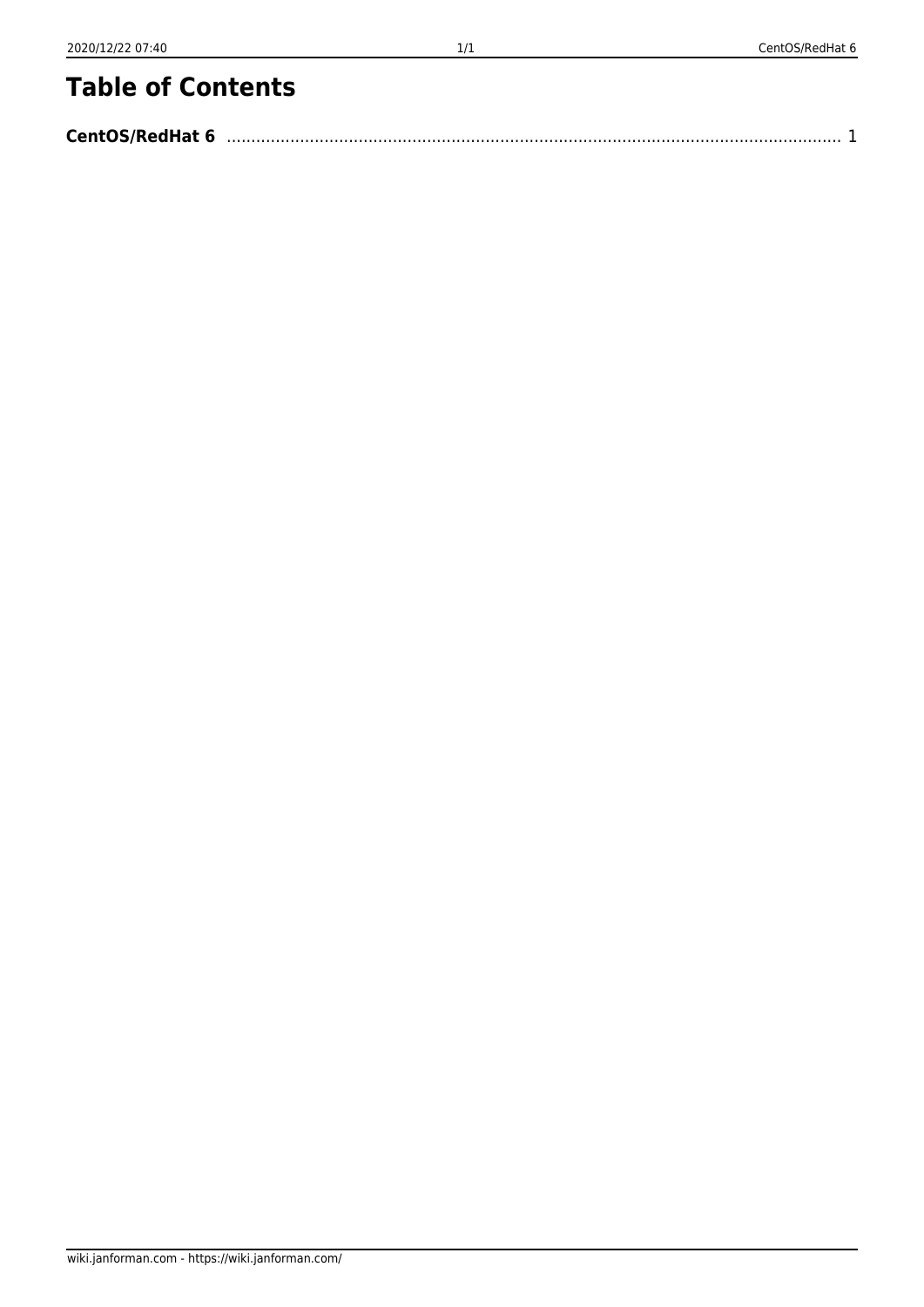```
CentOS/RedHat 6
#!/bin/sh
# chkconfig: 345 99 10
# description: Oracle auto start-stop script.
#
# Set ORA OWNER to the user id of the owner of the
# Oracle database software.
ORA_HOME=/opt/oracle/product/12.1.0/dbhome_1
ORA_OWNER=oracle
case "$1" in
     'start')
         # Start the Oracle databases:
         # The following command assumes that the oracle login
         # will not prompt the user for any values
         # Remove "&" if you don't want startup as a background process
        su $ORA OWNER -c "$ORA HOME/bin/dbstart $ORA HOME" &
         touch /var/lock/subsys/dbora
         ;;
     'stop')
         # Stop the Oracle databases:
```

```
 # The following command assumes that the oracle login
 # will not prompt the user for any values
 su $ORA_OWNER -c "$ORA_HOME/bin/dbshut $ORA_HOME"
 rm -f /var/lock/subsys/dbora
 ;;
```
esac

```
#!/bin/sh
# chkconfig: 345 99 10
# description: Oracle auto start-stop script.
#
# Set ORA_HOME to be equivalent to the $ORACLE_HOME
# from which you wish to execute dbstart and dbshut;
#
# Set ORA OWNER to the user id of the owner of the
# Oracle database in ORA HOME.
ORA_HOME=/u01/app/oracle/product/12.0
ORA_OWNER=oracle
if [ ! -f $ORA HOME/bin/dbstart ]
then
     echo "Oracle startup: cannot start"
     exit
fi
```